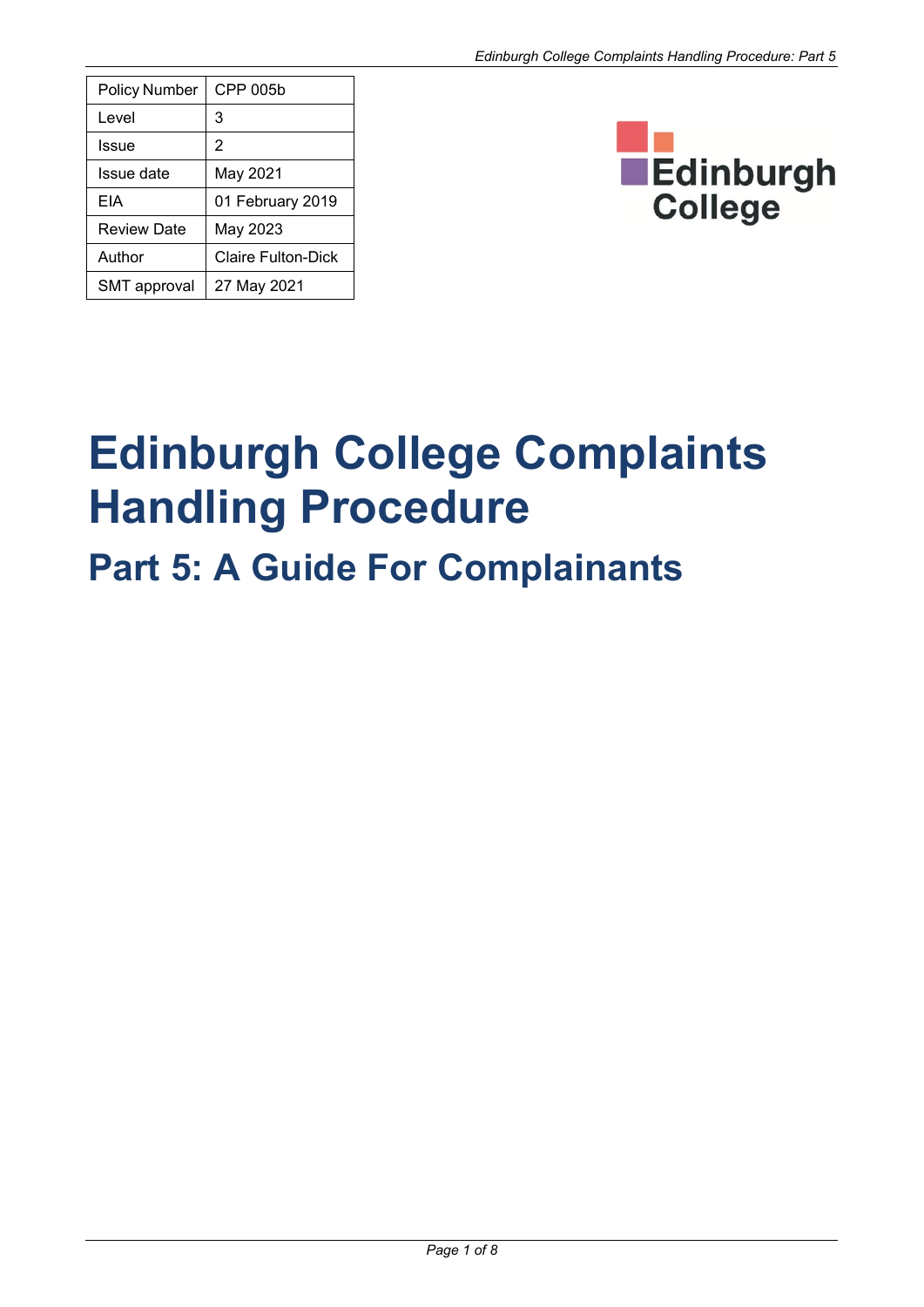**Edinburgh College is committed to providing an excellent education and highquality services to our students from enrolment to graduation.**

#### **We value complaints and use information from them to help us improve our services.**

1. If something goes wrong or you are dissatisfied with our services, please tell us. This leaflet describes our complaints procedure and how to make a complaint. It also tells you about how we will handle your complaint and what you can expect from us.

#### **What is a complaint?**

2. We regard a complaint as any expression of dissatisfaction about our action or lack of action, or about the standard of service provided by us or on our behalf.

#### **What can I complain about?**

- 3. You can complain about things like:
	- the admissions process
	- the disciplinary process
	- a request for a service or for information which has not been actioned or answered
	- wrong information about academic programmes or college services
	- the quality and availability of facilities and learning resources
	- accessibility of our buildings or services
	- failure or refusal to provide a service
	- inadequate quality or standard of service, or an unreasonable delay in providing a service
	- dissatisfaction with one of our policies or its impact on the individual
	- failure to properly apply law, procedure or guidance when delivering services
	- failure to follow the appropriate administrative process
	- conduct, treatment by or attitude of a member of staff or contractor (except where there are arrangements in place for the contractor to handle the complaint themselves); or
	- disagreement with a decision, (except where there is a statutory procedure for challenging that decision, or an established appeals process followed throughout the sector).
- 4. Your complaint may involve more than one college service or be about someone working on our behalf.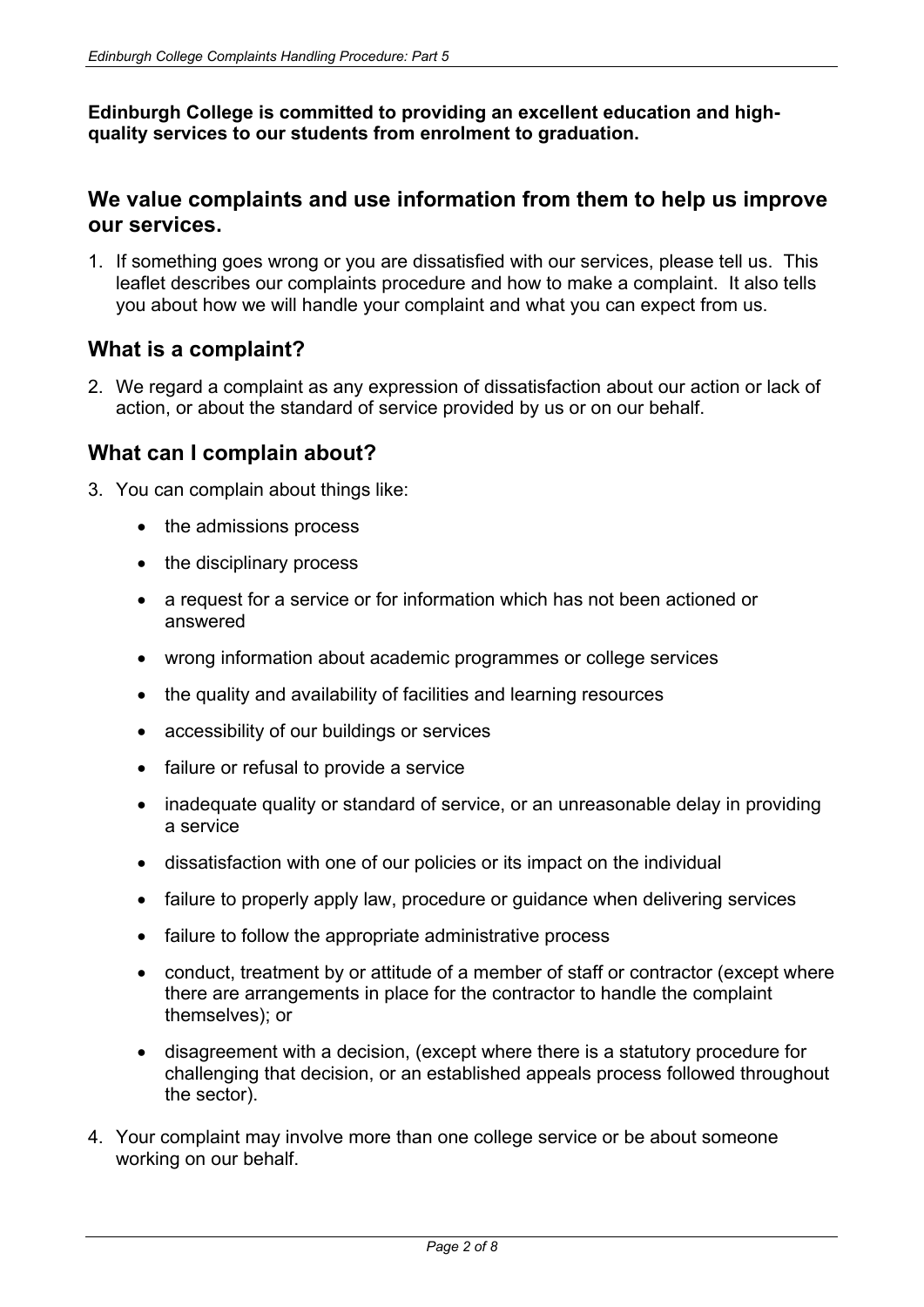#### **What can't I complain about?**

- 5. There are some things we can't deal with through our complaints handling procedure. These include:
	- a request for information or an explanation of policy or practice
	- a disagreement with academic judgment
	- a concern about student conduct
	- a routine first-time request for a service
	- a request for compensation only
	- issues that are in court or have already been heard by a court or a tribunal (if you decide to take legal action, you should let us know as the complaint cannot then be considered under this process)
	- disagreement with a decision where there is a statutory procedure for challenging that decision (such as for freedom of information and subject access requests), or an established appeals process followed throughout the sector
	- a request for information under the Data Protection or Freedom of Information (Scotland) Acts
	- a grievance by a staff member or a grievance relating to employment or staff recruitment
	- a concern raised internally by a member of staff (which was not about a service they received, such as a whistleblowing concern)
	- a concern about a child or an adult's safety
	- an attempt to reopen a previously concluded complaint or to have a complaint reconsidered where we have already given our final decision
	- abuse or unsubstantiated allegations about our college or staff where such actions would be covered by our [Unacceptable Actions Policy](https://www.edinburghcollege.ac.uk/media/hrwpuarh/complaints-handling-procedure-unacceptable-actions-statement.pdf) and/ or [Positive](https://www.edinburghcollege.ac.uk/media/vbjfsphb/positive-behaviour-anti-bullying-harassment-guidance-procedures-for-students.pdf)  [Behaviour and Anti-Bullying & Harassment Guidance for Students](https://www.edinburghcollege.ac.uk/media/vbjfsphb/positive-behaviour-anti-bullying-harassment-guidance-procedures-for-students.pdf)
	- a concern about the actions or service of a different organisation, where we have no involvement in the issue (except where the other organisation is delivering services on our behalf).
- 6. If other procedures or rights of appeal can help you resolve your concerns, we will give information and advice to help you.

#### **Who can complain?**

7. Anyone who receives, requests or is directly affected by our services can make a complaint to us. This includes the representative of someone who is dissatisfied with our service (for example, a relative, friend, advocate or adviser). If you are making a complaint on someone else's behalf, you will normally need their written consent. Please also read the section on **Getting help to make your complaint** below.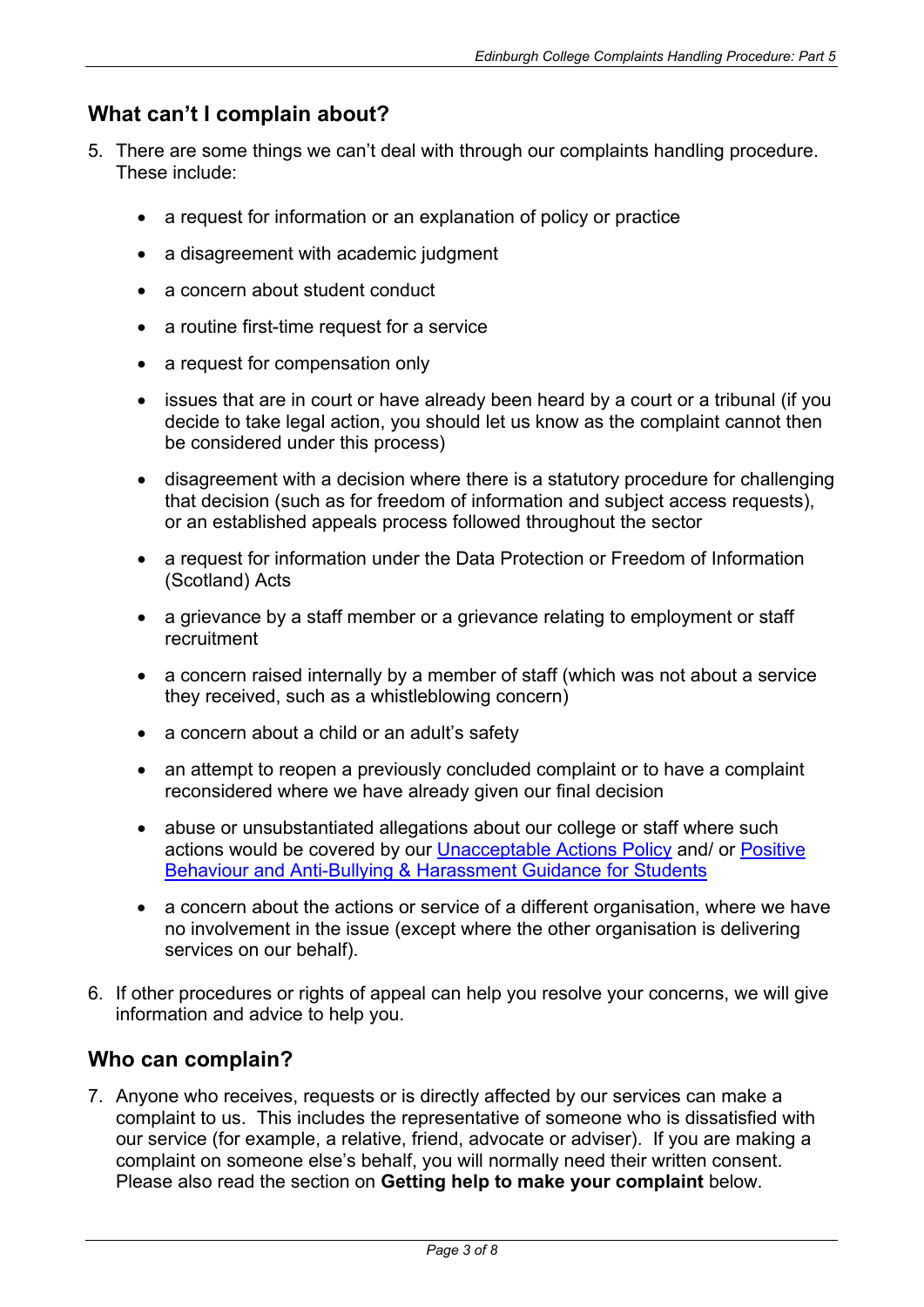### **How do I complain?**

- 8. Complaints may be made verbally, in writing, face-to-face, by phone, letter or email (See contact details).
- 9. We advise that you submit all complaints directly to the Complaints Handling Coordinator (CHC), however you can also complain directly to the service involved. If you do so you must ensure that you ask them to log the complaint formally with the CHC. You will know that it has been logged as the CHC will contact you soon after the complaint is closed to make sure you are satisfied with the outcome.

10.When complaining, please tell us:

- your full name and contact details
- as much as you can about the complaint
- what has gone wrong; and
- what outcome you are seeking.

#### **Our contact details**

Edinburgh College 24 Milton Road East Room 2-18 **Edinburgh** EH15 2PP

E-mail: [complaints@edinburghcollege.ac.uk](mailto:complaints@edinburghcollege.ac.uk) Telephone: **0131 297 8662**

#### **How long do I have to make a complaint?**

11.Normally, you must make your complaint within six months of:

- the event you want to complain about; or
- finding out that you have a reason to complain.
- 12.In exceptional circumstances, we may be able to accept a complaint after the time limit. If you feel that the time limit should not apply to your complaint, please tell us why.

#### **What happens when I have complained?**

13.If your complaint is about a member of staff it will be shared with them by their line manager where possible, before responding (although this will not prevent us responding to you quickly, for example where it is clear that an apology is warranted).

If you do not wish your complaint to be shared with the member of staff you must notify the CHC.

We will always tell you who is dealing with your complaint. Our complaints procedure has two stages.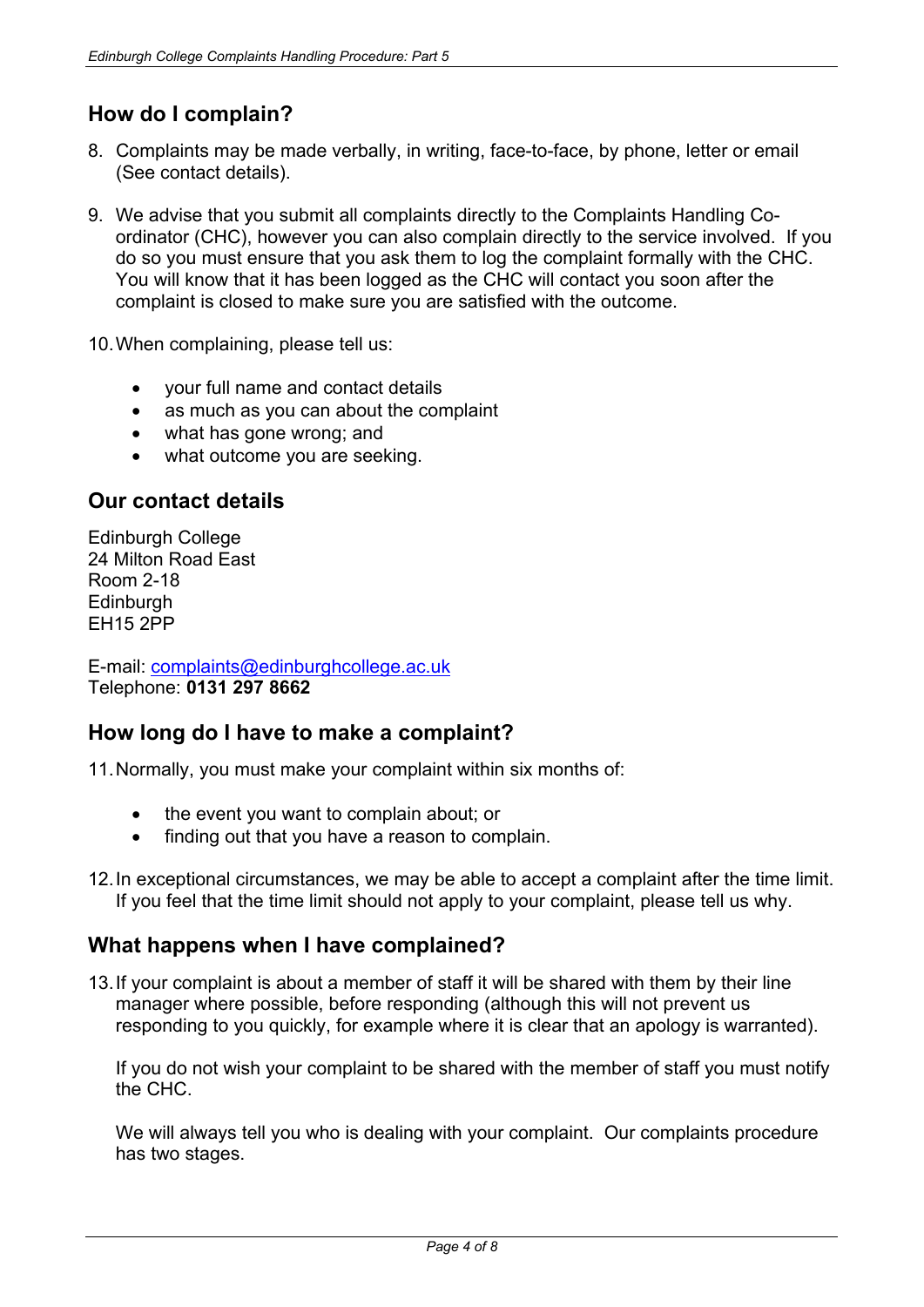## **Stage 1: Frontline response**

- 14.We aim to respond to complaints quickly (where possible, when you first tell us about the issue). This could mean an on-the-spot apology and explanation if something has clearly gone wrong, or immediate action to resolve the problem.
- 15.We will give you our decision at Stage 1 in five working days or less, unless there are exceptional circumstances.
- 16.If you are not satisfied with the response we give at this stage, we will tell you what you can do next. If you choose to, you can take your complaint to Stage 2. You must normally ask us to consider your complaint at Stage 2 either:
	- within six months of the event you want to complain about or finding out that you have a reason to complain; or
	- within two months of receiving your stage 1 response (if this is later).
- 17.In exceptional circumstances, we may be able to accept a Stage 2 complaint after the time limit. If you feel that the time limit should not apply to your complaint, please tell us why.

## **Stage 2: Investigation**

- 18.Stage 2 deals with two types of complaint: where the customer remains dissatisfied after Stage 1 and those that clearly require investigation, and so are handled directly at this stage. If you do not wish your complaint to be handled at stage 1, you can ask us to handle it at Stage 2 instead.
- 19.When using Stage 2:
	- we will acknowledge receipt of your complaint within three working days
	- we will confirm our understanding of the complaint we will investigate and what outcome you are looking for
	- we will try to resolve your complaint where we can (in some cases we may suggest using an alternative complaint resolution approach, such as mediation); and
	- where we cannot resolve your complaint, we will give you a full response as soon as possible, normally within twenty working days.
- 20.If our investigation will take longer than twenty working days, we will tell you. We will tell you our revised time limits and keep you updated on progress.

## **What if I'm still dissatisfied?**

21.After we have given you our final decision, if you are still dissatisfied with our decision or the way we dealt with your complaint, you can ask the Scottish Public Services Ombudsman (SPSO) or the Scottish Qualifications Agency (SQA) (or other awarding body) to look at it. For qualifications that are regulated, if you remain dissatisfied with the way the awarding body has handled your complaint then you may complain to the qualification's regulator, SQA Accreditation.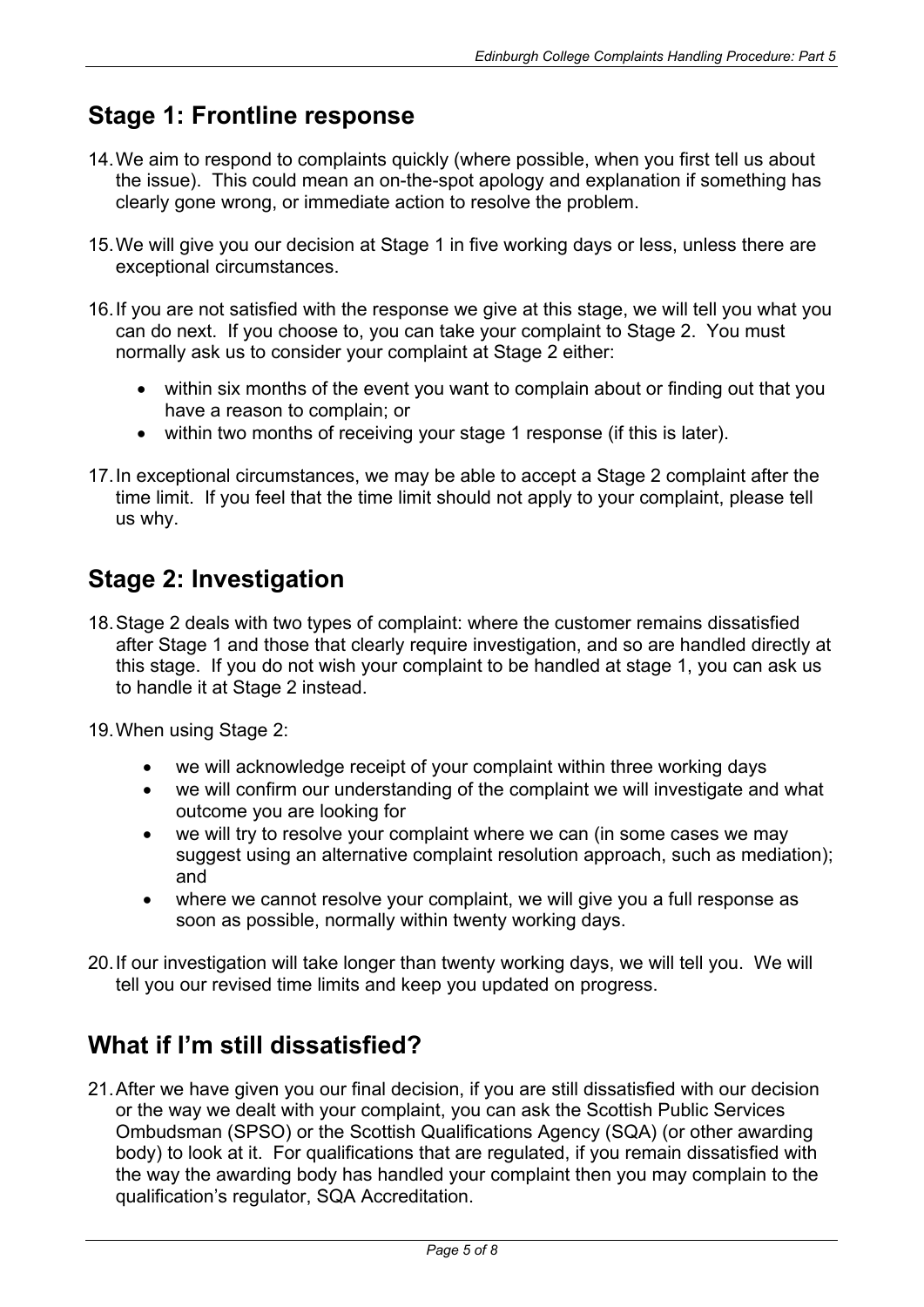- 22.The SPSO are not able to look at academic judgement and do not have the power to revise course awards. This can only be achieved through an academic appeals process. The SPSO consider complaints about the quality of service and maladministration, which may include issues surrounding course delivery.
- 23.Further information on who to approach about your complaint is available from [*name of college*]. In all cases, the complaint must first have been considered by the college.

The SPSO are an independent organisation that investigates complaints. They are not an advocacy or support service (but there are other organisations who can help you with advocacy or support).

You can ask the SPSO to look at your complaint if:

- you have gone all the way through Edinburgh College's complaints handling procedure
- it is less than 12 months after you became aware of the matter you want to complain about; and
- the matter has not been (and is not being) considered in court.

The SPSO will ask you to complete a complaint form and provide a copy of our final response to your complaint. You can do this online at [www.spso.org.uk/complain/form](http://www.spso.org.uk/complain/form) or call them on Freephone 0800 377 7330.

You may wish to get independent support or advocacy to help you progress your complaint. See the section on **Getting help to make your complaint** below.

The SPSO's contact details are:

SPSO Bridgeside House 99 McDonald Road **Edinburgh** EH7 4NS (if you would like to visit in person, you must make an appointment first)

Their freepost address is:

FREEPOST SPSO

| Freephone:     | 0800 377 7330              |
|----------------|----------------------------|
| Online contact | www.spso.org.uk/contact-us |
| Website:       | www.spso.org.uk            |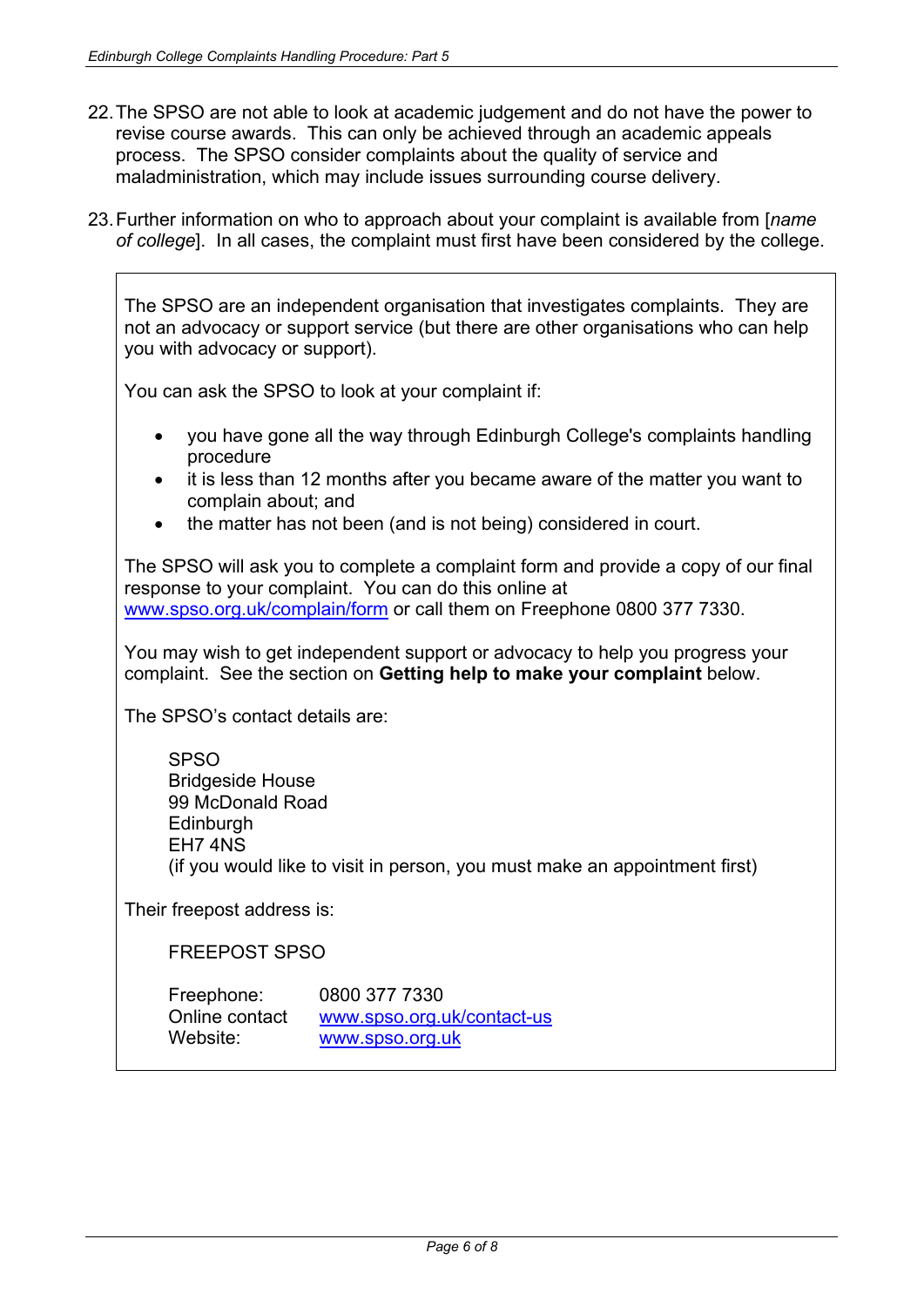## **Getting help to make your complaint**

24.We understand that you may be unable or reluctant to make a complaint yourself. We accept complaints from the representative of a person who is dissatisfied with our service. We can take complaints from a friend, relative, or an advocate, if you have given them your consent by completing a Data Subject Authorisation (DSA) Form and sending this to the Complaints Handling Co-ordinator – [complaints@edinburghcollege.ac.uk](mailto:complaints@edinburghcollege.ac.uk) 

## **Unacceptable actions by a complainant**

25.People may act out of character in times of trouble or distress. There may have been upsetting circumstances leading up to a complaint. Edinburgh College does not view behaviour as unacceptable just because a complainant is forceful or determined. In fact, we accept that being persistent may sometimes be a positive advantage when pursuing a complaint.

However, we do consider actions that result in unreasonable demands or unreasonable behaviour towards staff to be unacceptable. It is these actions that we aim to manage. The following behaviours are covered:

- a) Aggressive or abusive behaviour
- b) Unreasonable demands
- c) Unreasonable levels of contact
- d) Unreasonable refusal to co-operate
- e) Unreasonable use of the complaints process.

Please refer to the Unacceptable Actions Statement for further information.

If you have trouble putting your complaint in writing please contact your LDT or Edinburgh College Student Association (ECSA).

We are committed to making our service easy to use for all members of the community. In line with our statutory equalities duties, we will always ensure that reasonable adjustments are made to help you access and use our services. If you have trouble putting your complaint in writing, or want this information in another language or format, such as large font, or Braille, please tell us in person, contact [complaints@edinburghcollege.ac.uk](mailto:complaints@edinburghcollege.ac.uk) or call 0131 297 8662.